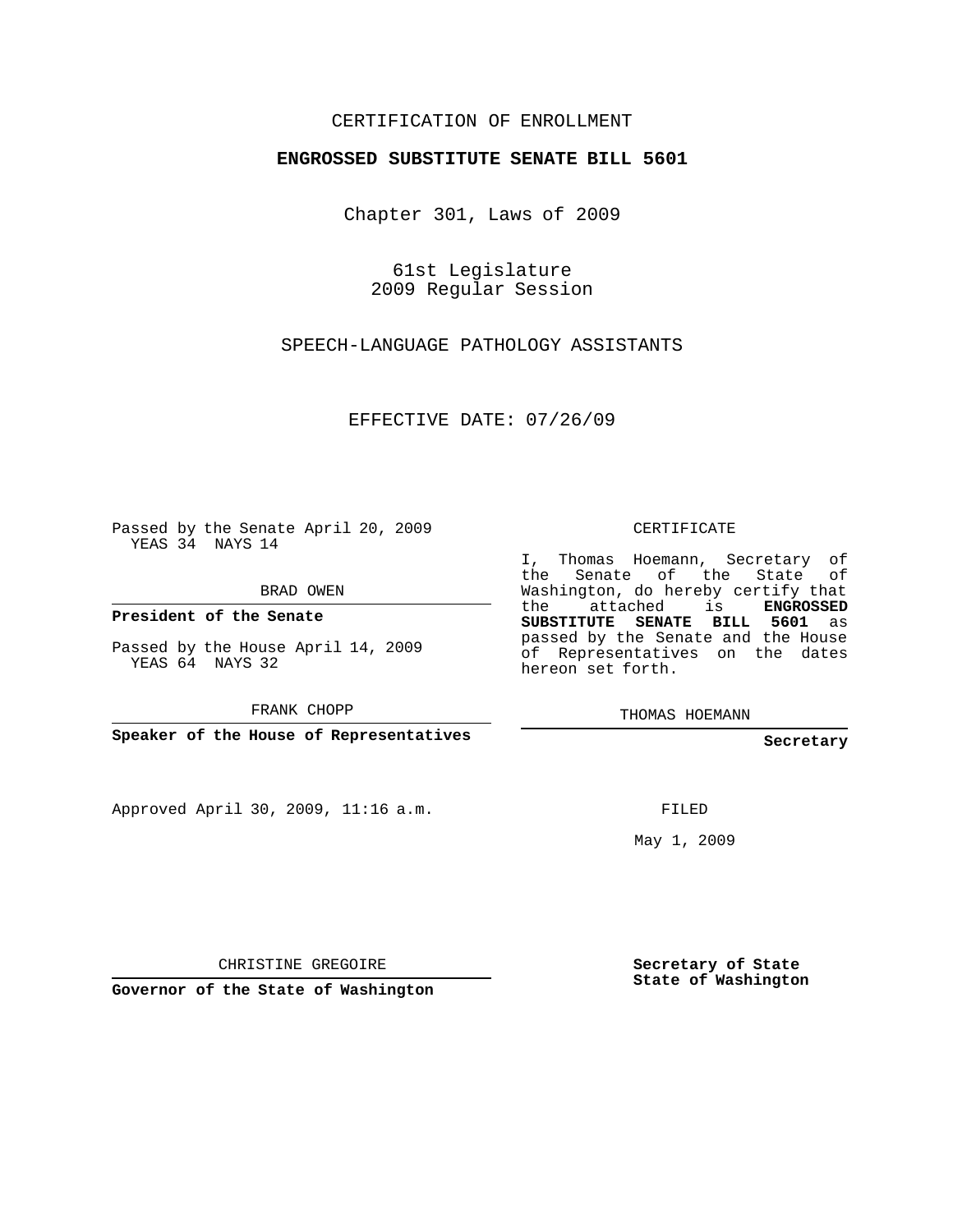## **ENGROSSED SUBSTITUTE SENATE BILL 5601** \_\_\_\_\_\_\_\_\_\_\_\_\_\_\_\_\_\_\_\_\_\_\_\_\_\_\_\_\_\_\_\_\_\_\_\_\_\_\_\_\_\_\_\_\_

\_\_\_\_\_\_\_\_\_\_\_\_\_\_\_\_\_\_\_\_\_\_\_\_\_\_\_\_\_\_\_\_\_\_\_\_\_\_\_\_\_\_\_\_\_

AS AMENDED BY THE HOUSE

Passed Legislature - 2009 Regular Session

**State of Washington 61st Legislature 2009 Regular Session**

**By** Senate Health & Long-Term Care (originally sponsored by Senator Franklin)

READ FIRST TIME 02/19/09.

1 AN ACT Relating to speech-language pathology assistants; amending RCW 18.35.010, 18.35.040, 18.35.095, 18.35.150, 18.35.205, 18.35.260, and 18.130.040; adding new sections to chapter 18.35 RCW; adding a new section to chapter 28A.210 RCW; and creating new sections.

5 BE IT ENACTED BY THE LEGISLATURE OF THE STATE OF WASHINGTON:

 NEW SECTION. **Sec. 1.** It is declared to be the policy of this state that, in order to safeguard the public health, safety, and welfare, to protect the public from incompetent, unscrupulous, unauthorized persons and unprofessional conduct, and to ensure the availability of the highest possible standards of speech-language pathology services to the communicatively impaired people of this state, it is necessary to provide regulatory authority over persons offering speech-language pathology services as speech-language pathology assistants.

15 **Sec. 2.** RCW 18.35.010 and 2005 c 45 s 1 are each amended to read 16 as follows:

17 ((As used in)) The definitions in this section apply throughout 18 this chapter( $(\tau)$ ) unless the context clearly requires otherwise( $(+)$ ).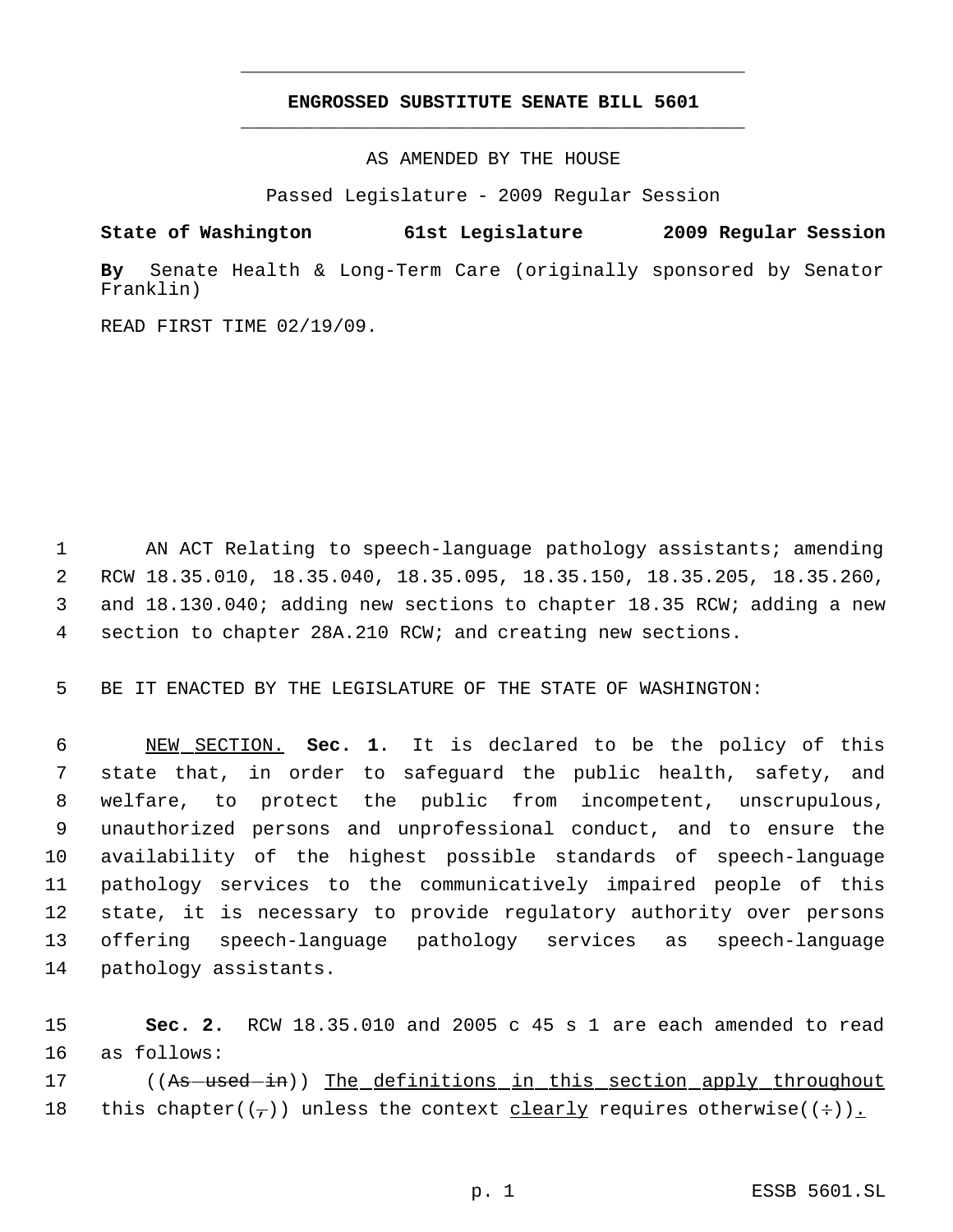(1) "Assistive listening device or system" means an amplification system that is specifically designed to improve the signal to noise ratio for the listener, reduce interference from noise in the background, and enhance hearing levels at a distance by picking up sound from as close to source as possible and sending it directly to the ear of the listener, excluding hearing instruments as defined in this chapter.

 (2) "Licensed audiologist" means a person who is licensed by the department to engage in the practice of audiology and meets the qualifications in this chapter.

 (3) "Audiology" means the application of principles, methods, and procedures related to hearing and the disorders of hearing and to related language and speech disorders, whether of organic or nonorganic origin, peripheral or central, that impede the normal process of human communication including, but not limited to, disorders of auditory sensitivity, acuity, function, processing, or vestibular function, the application of aural habilitation, rehabilitation, and appropriate devices including fitting and dispensing of hearing instruments, and cerumen management to treat such disorders.

(4) "Board" means the board of hearing and speech.

(5) "Department" means the department of health.

 (6) "Establishment" means any permanent site housing a person engaging in the practice of fitting and dispensing of hearing instruments by a hearing instrument fitter/dispenser or audiologist; where the client can have personal contact and counsel during the firm's business hours; where business is conducted; and the address of which is given to the state for the purpose of bonding.

 (7) "Facility" means any permanent site housing a person engaging in the practice of speech-language pathology and/or audiology, excluding the sale, lease, or rental of hearing instruments.

 (8) "Fitting and dispensing of hearing instruments" means the sale, lease, or rental or attempted sale, lease, or rental of hearing instruments together with the selection and modification of hearing instruments and the administration of nondiagnostic tests as specified by RCW 18.35.110 and the use of procedures essential to the performance of these functions; and includes recommending specific hearing instrument systems, specific hearing instruments, or specific hearing instrument characteristics, the taking of impressions for ear molds for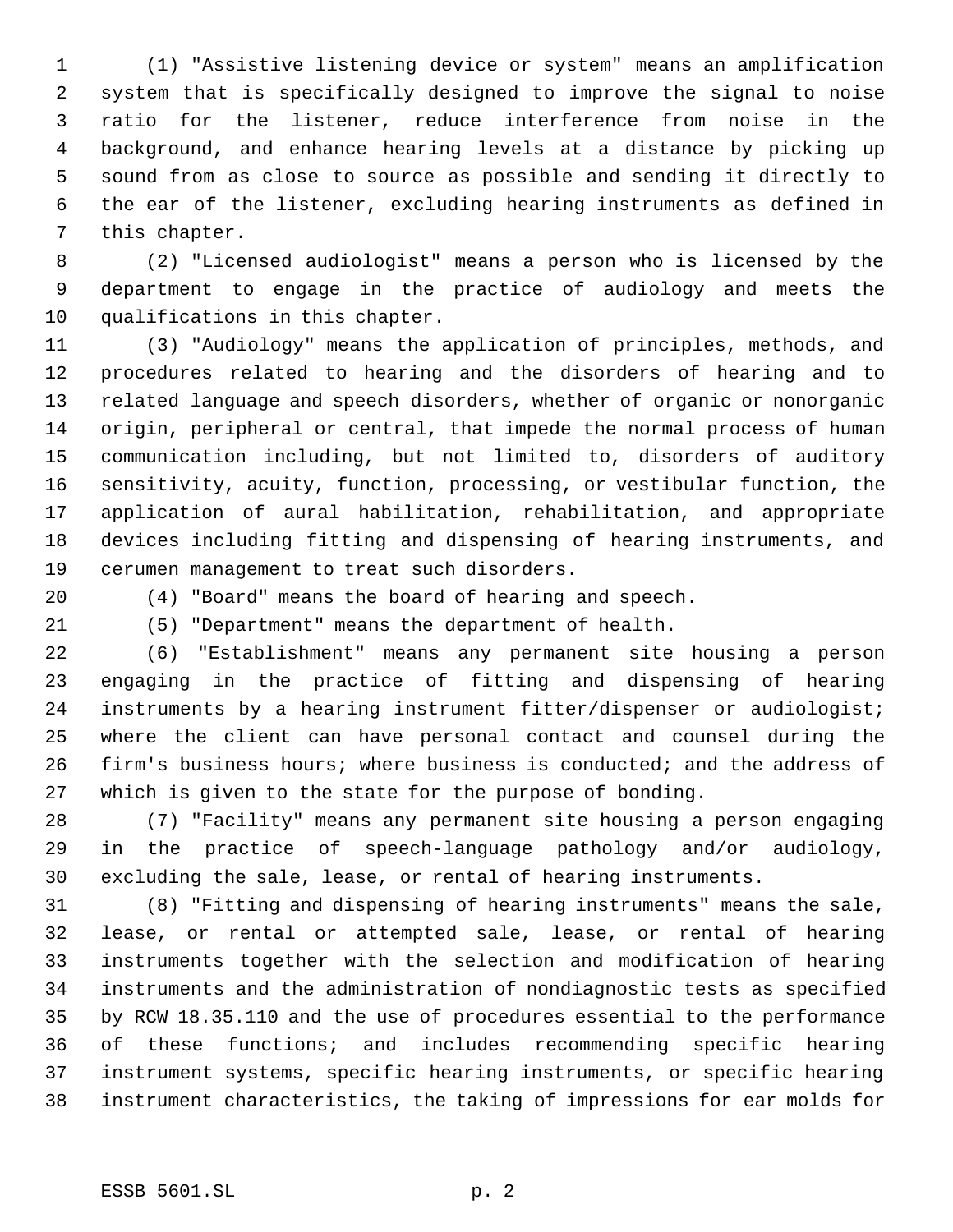these purposes, the use of nondiagnostic procedures and equipment to verify the appropriateness of the hearing instrument fitting, and hearing instrument orientation. The fitting and dispensing of hearing instruments as defined by this chapter may be equally provided by a licensed hearing instrument fitter/dispenser or licensed audiologist.

 (9) "Good standing" means a licensed hearing instrument fitter/dispenser, licensed audiologist, ((or)) licensed speech-language 8 pathologist, or certified speech-language pathology assistant whose 9 license or certification has not been subject to sanctions pursuant to chapter 18.130 RCW or sanctions by other states, territories, or the District of Columbia in the last two years.

 (10) "Hearing health care professional" means an audiologist or 13 hearing instrument fitter/dispenser licensed under this chapter or a physician specializing in diseases of the ear licensed under chapter 15 18.71 RCW.

 (11) "Hearing instrument" means any wearable prosthetic instrument or device designed for or represented as aiding, improving, compensating for, or correcting defective human hearing and any parts, attachments, or accessories of such an instrument or device, excluding batteries and cords, ear molds, and assistive listening devices.

 $((+1)^2)$  (12) "Hearing instrument fitter/dispenser" means a person who is licensed to engage in the practice of fitting and dispensing of hearing instruments and meets the qualifications of this chapter.

 (( $(12)$ )) (13) "Interim permit holder" means a person who holds the permit created under RCW 18.35.060 and who practices under the supervision of a licensed hearing instrument fitter/dispenser, licensed speech-language pathologist, or licensed audiologist.

28  $((+13))$   $(14)$  "Secretary" means the secretary of health.

 $((+14))$  (15) "Licensed speech-language pathologist" means a person who is licensed by the department to engage in the practice of speech-language pathology and meets the qualifications of this chapter.

32 (( $(15)$ )) (16) "Speech-language pathology" means the application of principles, methods, and procedures related to the development and disorders, whether of organic or nonorganic origin, that impede oral, pharyngeal, or laryngeal sensorimotor competencies and the normal process of human communication including, but not limited to, disorders and related disorders of speech, articulation, fluency, voice, verbal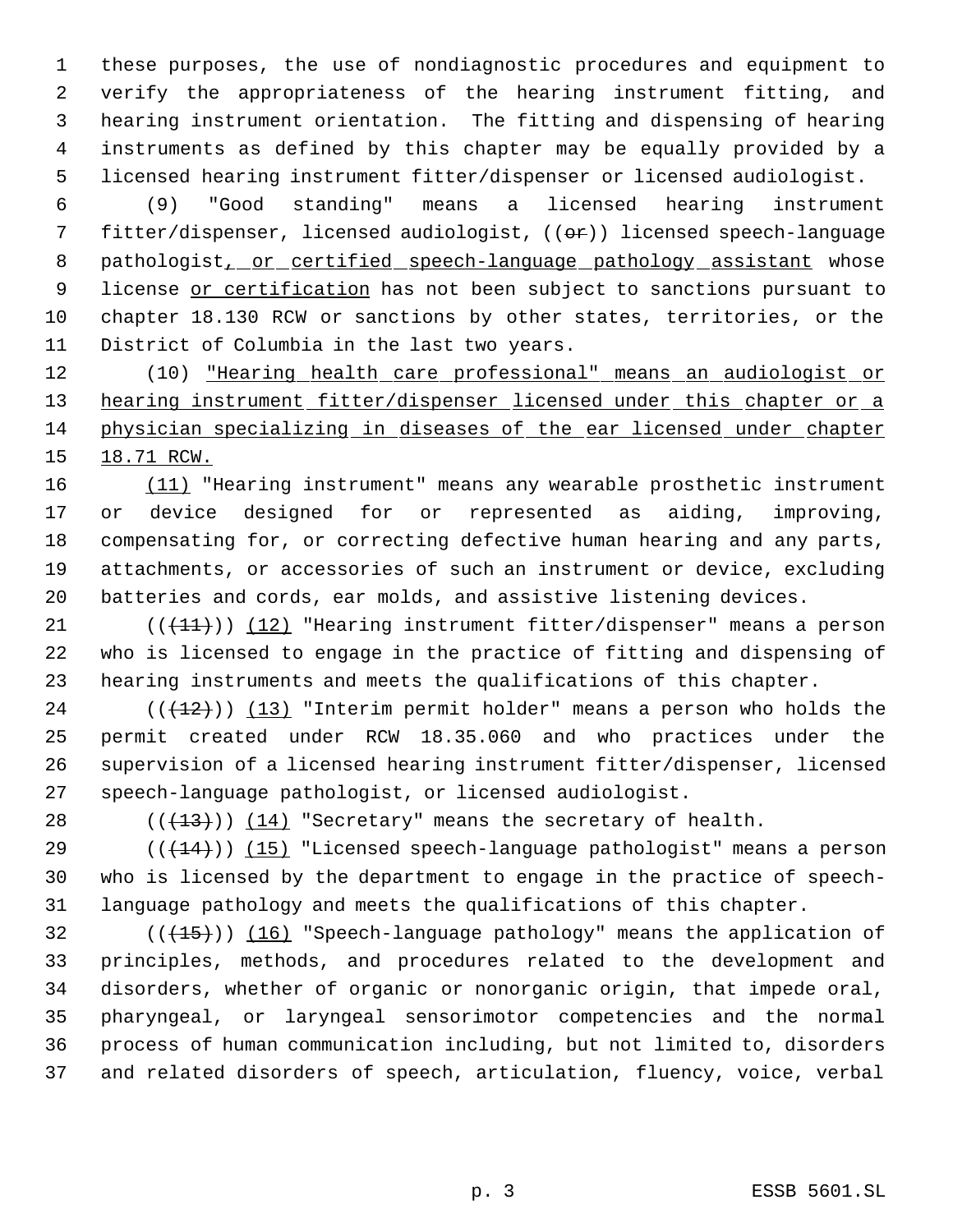and written language, auditory comprehension, cognition/communication,

 and the application of augmentative communication treatment and devices for treatment of such disorders.

 (17) "Speech-language pathology assistant" means a person who is 5 certified by the department to provide speech-language pathology services under the direction and supervision of a licensed speech- language pathologist or speech-language pathologist certified as an 8 educational staff associate by the superintendent of public 9 instruction, and meets all of the requirements of this chapter.

10 (18) "Direct supervision" means the supervising speech-language pathologist is on-site and in view during the procedures or tasks. The board shall develop rules outlining the procedures or tasks allowable under direct supervision.

14 (19) "Indirect supervision" means the procedures or tasks are performed under the speech-language pathologist's overall direction and 16 control, but the speech-language pathologist's presence is not required 17 during the performance of the procedures or tasks. The board shall 18 develop rules outlining the procedures or tasks allowable under indirect supervision.

 **Sec. 3.** RCW 18.35.040 and 2007 c 271 s 1 are each amended to read as follows:

 (1) An applicant for licensure as a hearing instrument fitter/dispenser must have the following minimum qualifications and shall pay a fee determined by the secretary as provided in RCW 43.70.250. An applicant shall be issued a license under the provisions of this chapter if the applicant has not committed unprofessional conduct as specified by chapter 18.130 RCW, and:

 (a)(i) Satisfactorily completes the hearing instrument fitter/dispenser examination required by this chapter; and

 (ii) Satisfactorily completes a minimum of a two-year degree program in hearing instrument fitter/dispenser instruction. The program must be approved by the board; or

 (b) Holds a current, unsuspended, unrevoked license from another jurisdiction if the standards for licensing in such other jurisdiction are substantially equivalent to those prevailing in this state as provided in (a) of this subsection; or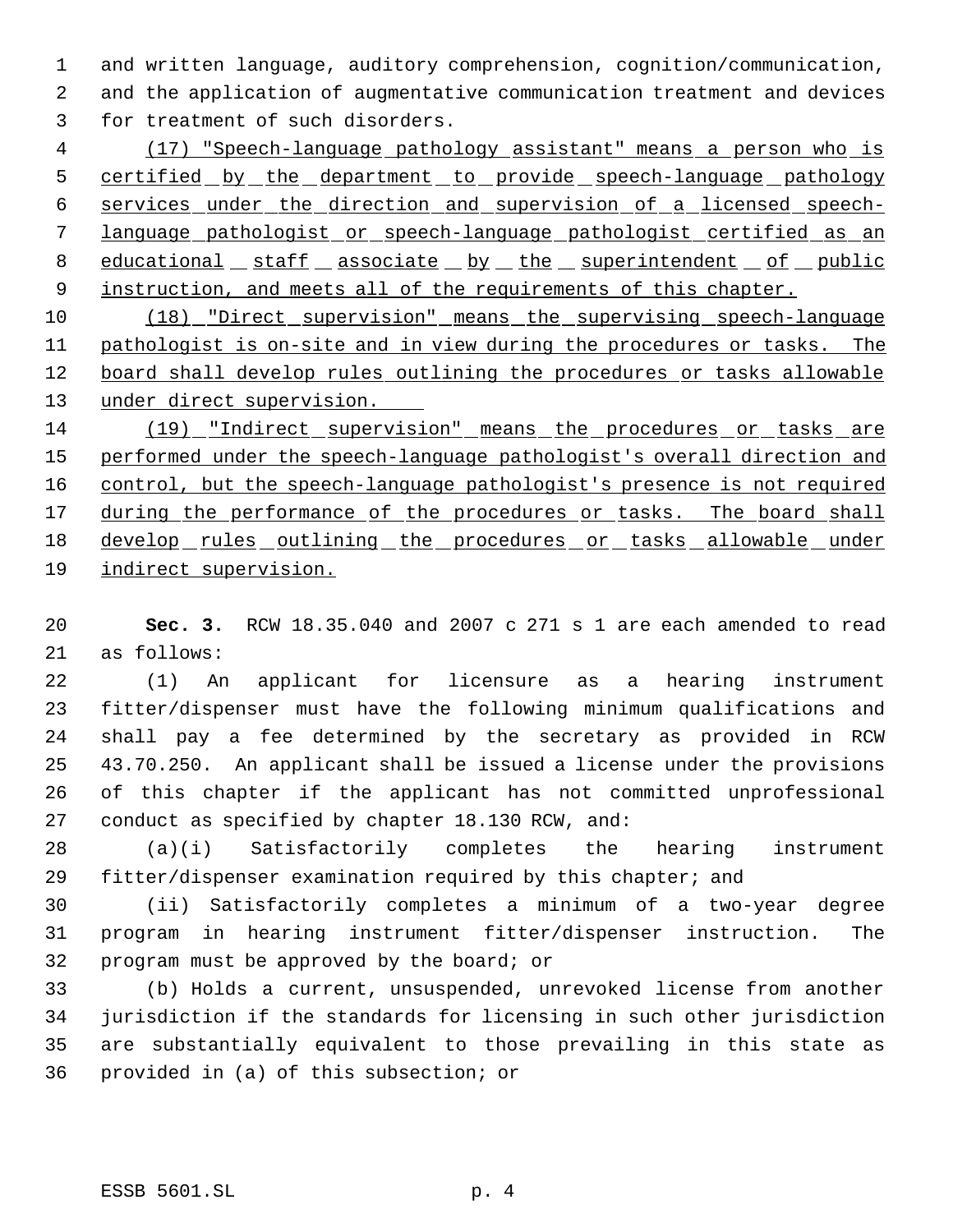(c)(i) Holds a current, unsuspended, unrevoked license from another jurisdiction, has been actively practicing as a licensed hearing aid fitter/dispenser in another jurisdiction for at least forty-eight of the last sixty months, and submits proof of completion of advance certification from either the international hearing society or the national board for certification in hearing instrument sciences; and

 (ii) Satisfactorily completes the hearing instrument fitter/dispenser examination required by this chapter or a substantially equivalent examination approved by the board.

 The applicant must present proof of qualifications to the board in the manner and on forms prescribed by the secretary and proof of completion of a minimum of four clock hours of AIDS education and training pursuant to rules adopted by the board.

 (2)(a) An applicant for licensure as a speech-language pathologist or audiologist must have the following minimum qualifications:

16 ( $(\overline{\{a\}})$  (i) Has not committed unprofessional conduct as specified 17 by the uniform disciplinary act;

 $((+b))$   $(ii)$  Has a master's degree or the equivalent, or a doctorate degree or the equivalent, from a program at a board-approved institution of higher learning, which includes completion of a supervised clinical practicum experience as defined by rules adopted by 22 the board; and

23  $((\{e\})$   $(iii)$  Has completed postgraduate professional work experience approved by the board.

 (b) All qualified applicants must satisfactorily complete the speech-language pathology or audiology examinations required by this chapter.

28 (c) The applicant must present proof of qualifications to the board in the manner and on forms prescribed by the secretary and proof of completion of a minimum of four clock hours of AIDS education and training pursuant to rules adopted by the board.

 (3) An applicant for certification as a speech-language pathology assistant shall pay a fee determined by the secretary as provided in RCW 43.70.250 and must have the following minimum qualifications:

 (a) An associate of arts or sciences degree, or a certificate of proficiency, from a speech-language pathology assistant program from an 37 institution of higher education that is approved by the board, as is evidenced by the following: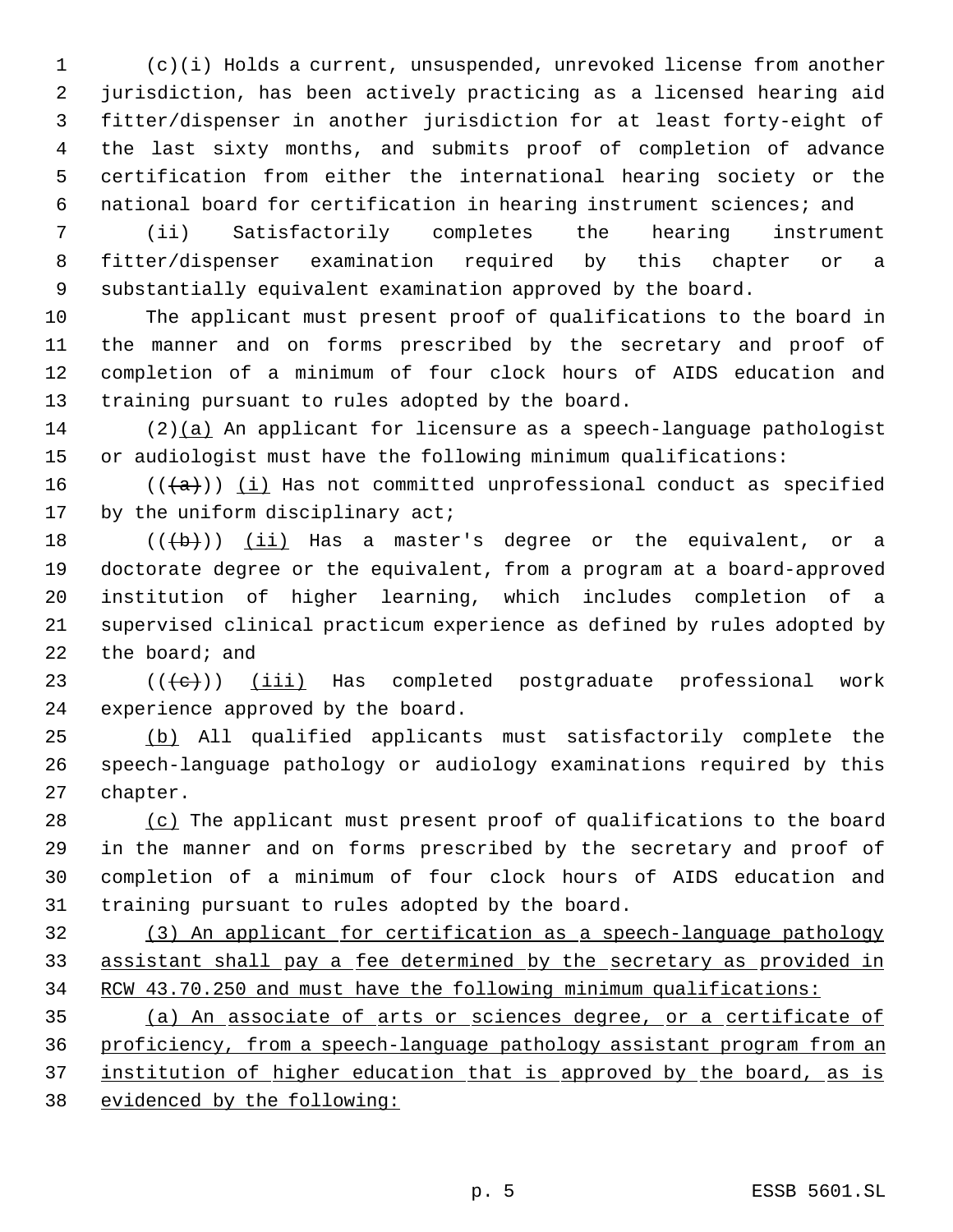(i) Transcripts showing forty-five quarter hours or thirty semester hours of speech-language pathology coursework; and

3 (ii) Transcripts showing forty-five quarter hours or thirty semester hours of general education credit; or

 (b) A bachelor of arts or bachelor of sciences degree, as evidenced by transcripts, from a speech, language, and hearing program from an institution of higher education that is approved by the board.

 **Sec. 4.** RCW 18.35.095 and 2002 c 310 s 9 are each amended to read as follows:

 (1) A hearing instrument fitter/dispenser licensed under this chapter and not actively practicing may be placed on inactive status by the department at the written request of the licensee. The board shall define by rule the conditions for inactive status licensure. In addition to the requirements of RCW 43.24.086, the licensing fee for a licensee on inactive status shall be directly related to the costs of administering an inactive license by the department. A hearing instrument fitter/dispenser on inactive status may be voluntarily placed on active status by notifying the department in writing, paying the remainder of the licensing fee for the licensing year, and complying with subsection (2) of this section.

 (2) Hearing instrument fitter/dispenser inactive licensees applying for active licensure shall comply with the following: A licensee who has not fitted or dispensed hearing instruments for more than five years from the expiration of the licensee's full fee license shall retake the practical or the written, or both, hearing instrument fitter/dispenser examinations required under this chapter and other requirements as determined by the board. Persons who have inactive status in this state but who are actively licensed and in good standing in any other state shall not be required to take the hearing instrument fitter/dispenser practical examination, but must submit an affidavit attesting to their knowledge of the current Washington Administrative Code rules and Revised Code of Washington statutes pertaining to the fitting and dispensing of hearing instruments.

 (3) A speech-language pathologist or audiologist licensed under this chapter, or a speech-language pathology assistant certified under 36 this chapter, and not actively practicing either speech-language pathology or audiology may be placed on inactive status by the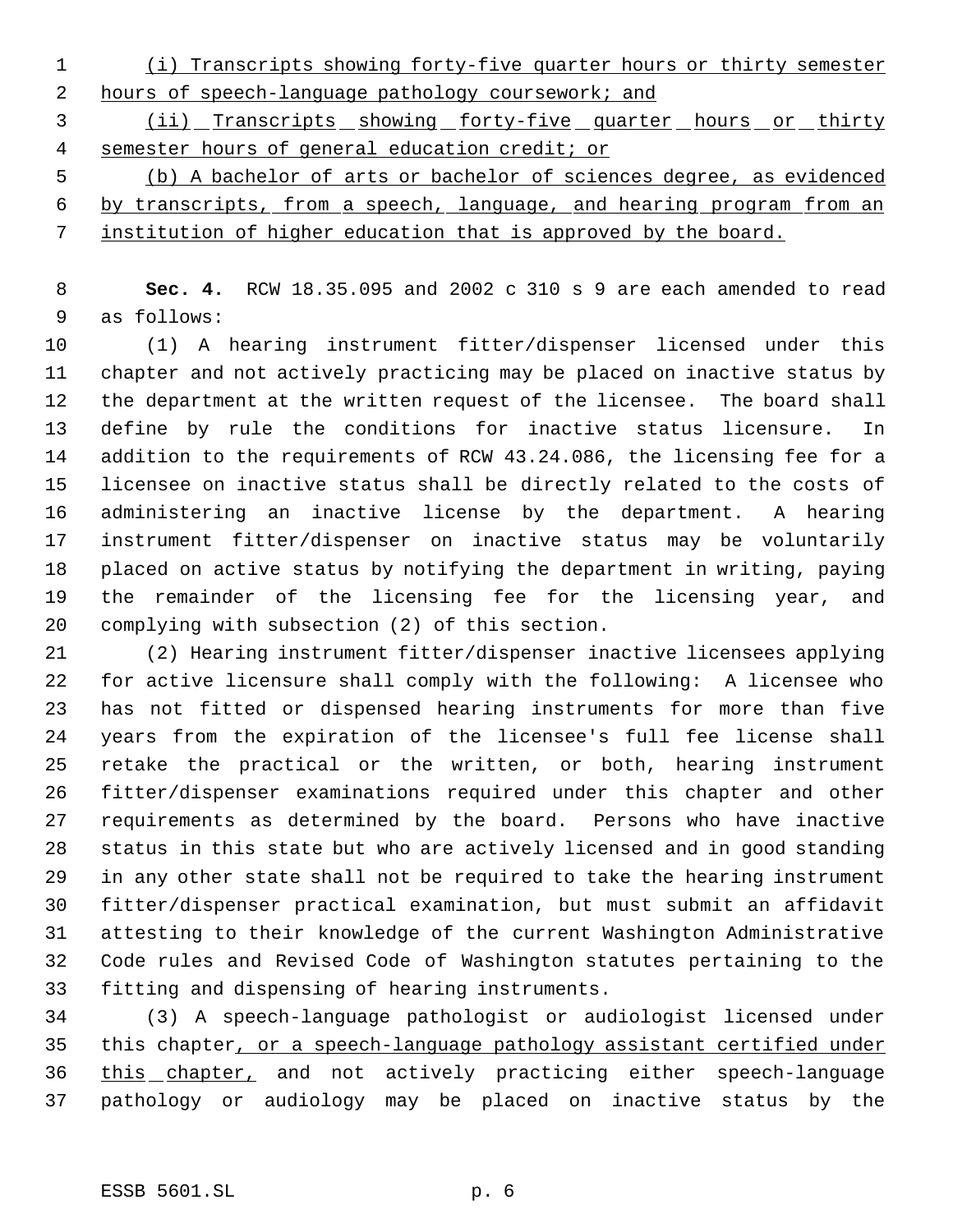1 department at the written request of the license or certification holder. The board shall define by rule the conditions for inactive status licensure or certification. In addition to the requirements of 4 RCW 43.24.086, the fee for a license or certification on inactive status shall be directly related to the cost of administering an inactive license or certification by the department. A person on inactive status may be voluntarily placed on active status by notifying the department in writing, paying the remainder of the fee for the year, and complying with subsection (4) of this section.

10 (4) Speech-language pathologist<sub>1</sub> speech-language pathology 11 assistant, or audiologist inactive license or certification holders 12 applying for active licensure or certification shall comply with requirements set forth by the board, which may include completion of continuing competency requirements and taking an examination.

 **Sec. 5.** RCW 18.35.150 and 2002 c 310 s 15 are each amended to read as follows:

 (1) There is created hereby the board of hearing and speech to govern the three separate professions: Hearing instrument fitting/dispensing, audiology, and speech-language pathology. The 20 board shall consist of  $((ten))$  eleven members to be appointed by the governor.

 (2) Members of the board shall be residents of this state. Three members shall represent the public and shall have an interest in the rights of consumers of health services, and shall not be or have been a member of, or married to a member of, another licensing board, a licensee of a health occupation board, an employee of a health facility, nor derive his or her primary livelihood from the provision of health services at any level of responsibility. Two members shall be hearing instrument fitter/dispensers who are licensed under this chapter, have at least five years of experience in the practice of hearing instrument fitting and dispensing, and must be actively engaged in fitting and dispensing within two years of appointment. Two members of the board shall be audiologists licensed under this chapter who have at least five years of experience in the practice of audiology and must be actively engaged in practice within two years of appointment. Two members of the board shall be speech-language pathologists licensed under this chapter who have at least five years of experience in the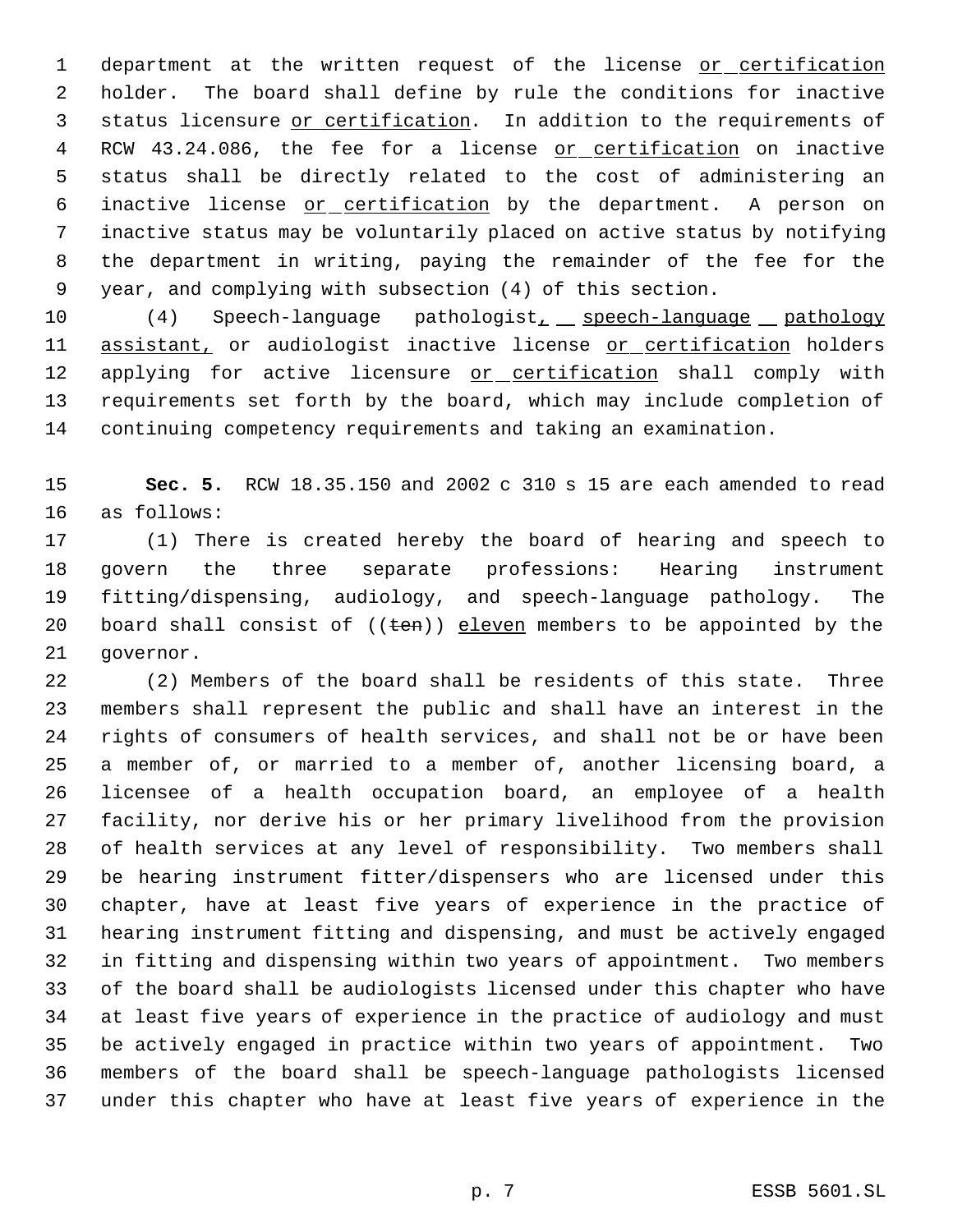practice of speech-language pathology and must be actively engaged in 2 practice within two years of appointment. One advisory nonvoting member shall be a speech-language pathology assistant certified in 4 Mashington. One advisory nonvoting member shall be a medical physician licensed in the state of Washington.

 (3) The term of office of a member is three years. Of the initial appointments, one hearing instrument fitter/dispenser, one speech- language pathologist, one audiologist, and one consumer shall be appointed for a term of two years, and one hearing instrument fitter/dispenser, one speech-language pathologist, one audiologist, and two consumers shall be appointed for a term of three years. Thereafter, all appointments shall be made for expired terms. No member shall be appointed to serve more than two consecutive terms. A member shall continue to serve until a successor has been appointed. The governor shall either reappoint the member or appoint a successor to assume the member's duties at the expiration of his or her predecessor's term. A vacancy in the office of a member shall be filled by appointment for the unexpired term.

 (4) The chair shall rotate annually among the hearing instrument fitter/dispensers, speech-language pathologists, audiologists, and public members serving on the board. In the absence of the chair, the board shall appoint an interim chair. In event of a tie vote, the issue shall be brought to a second vote and the chair shall refrain from voting.

 (5) The board shall meet at least once each year, at a place, day and hour determined by the board, unless otherwise directed by a majority of board members. The board shall also meet at such other times and places as are requested by the department or by three members of the board. A quorum is a majority of the board. A hearing instrument fitter/dispenser, speech-language pathologist, and audiologist must be represented. Meetings of the board shall be open and public, except the board may hold executive sessions to the extent permitted by chapter 42.30 RCW.

 (6) Members of the board shall be compensated in accordance with RCW 43.03.240 and shall be reimbursed for their travel expenses in accordance with RCW 43.03.050 and 43.03.060.

 (7) The governor may remove a member of the board for cause at the recommendation of a majority of the board.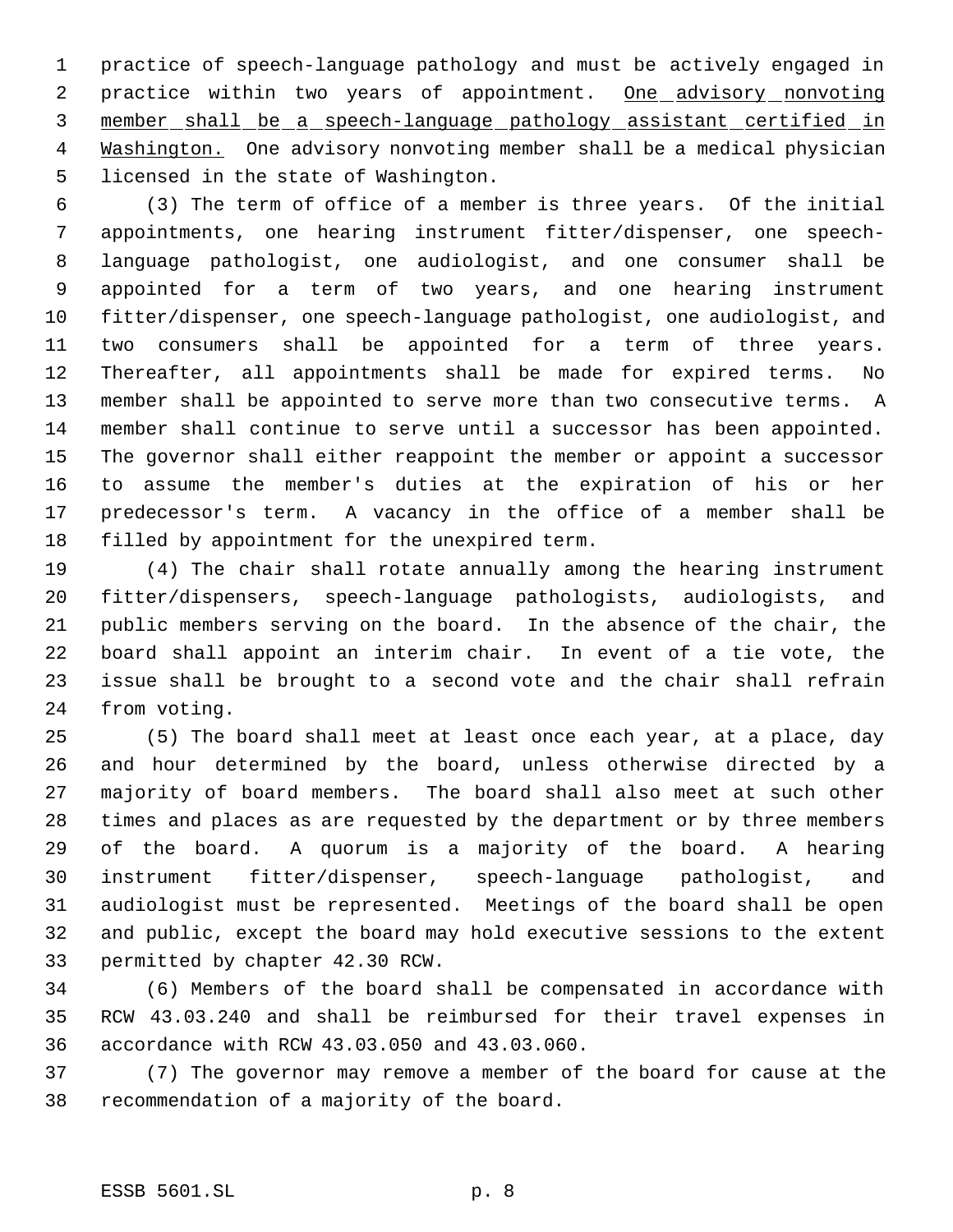**Sec. 6.** RCW 18.35.205 and 2002 c 310 s 22 are each amended to read as follows:

 The legislature finds that the public health, safety, and welfare would best be protected by uniform regulation of hearing instrument 5 fitter/dispensers, speech-language pathologists, speech-language pathology assistants, audiologists, and interim permit holders throughout the state. Therefore, the provisions of this chapter relating to the licensing of hearing instrument fitter/dispensers, 9 speech-language pathologists, and audiologists, the certification of 10 speech-language pathology assistants, and regulation of interim permit holders and their respective establishments or facilities is exclusive. No political subdivision of the state of Washington within whose jurisdiction a hearing instrument fitter/dispenser, audiologist, or speech-language pathologist establishment or facility is located may require any registrations, bonds, licenses, certificates, or interim permits of the establishment or facility or its employees or charge any fee for the same or similar purposes: PROVIDED, HOWEVER, That nothing herein shall limit or abridge the authority of any political subdivision to levy and collect a general and nondiscriminatory license fee levied on all businesses, or to levy a tax based upon the gross business conducted by any firm within the political subdivision.

 **Sec. 7.** RCW 18.35.260 and 2002 c 310 s 26 are each amended to read as follows:

 (1) A person who is not a licensed hearing instrument fitter/dispenser may not represent himself or herself as being so licensed and may not use in connection with his or her name the words "licensed hearing instrument fitter/dispenser," "hearing instrument specialist," or "hearing aid fitter/dispenser," or a variation, synonym, word, sign, number, insignia, coinage, or whatever expresses, employs, or implies these terms, names, or functions of a licensed hearing instrument fitter/dispenser.

 (2) A person who is not a licensed speech-language pathologist may not represent himself or herself as being so licensed and may not use in connection with his or her name the words including "licensed speech-language pathologist" or a variation, synonym, word, sign, number, insignia, coinage, or whatever expresses, employs, or implies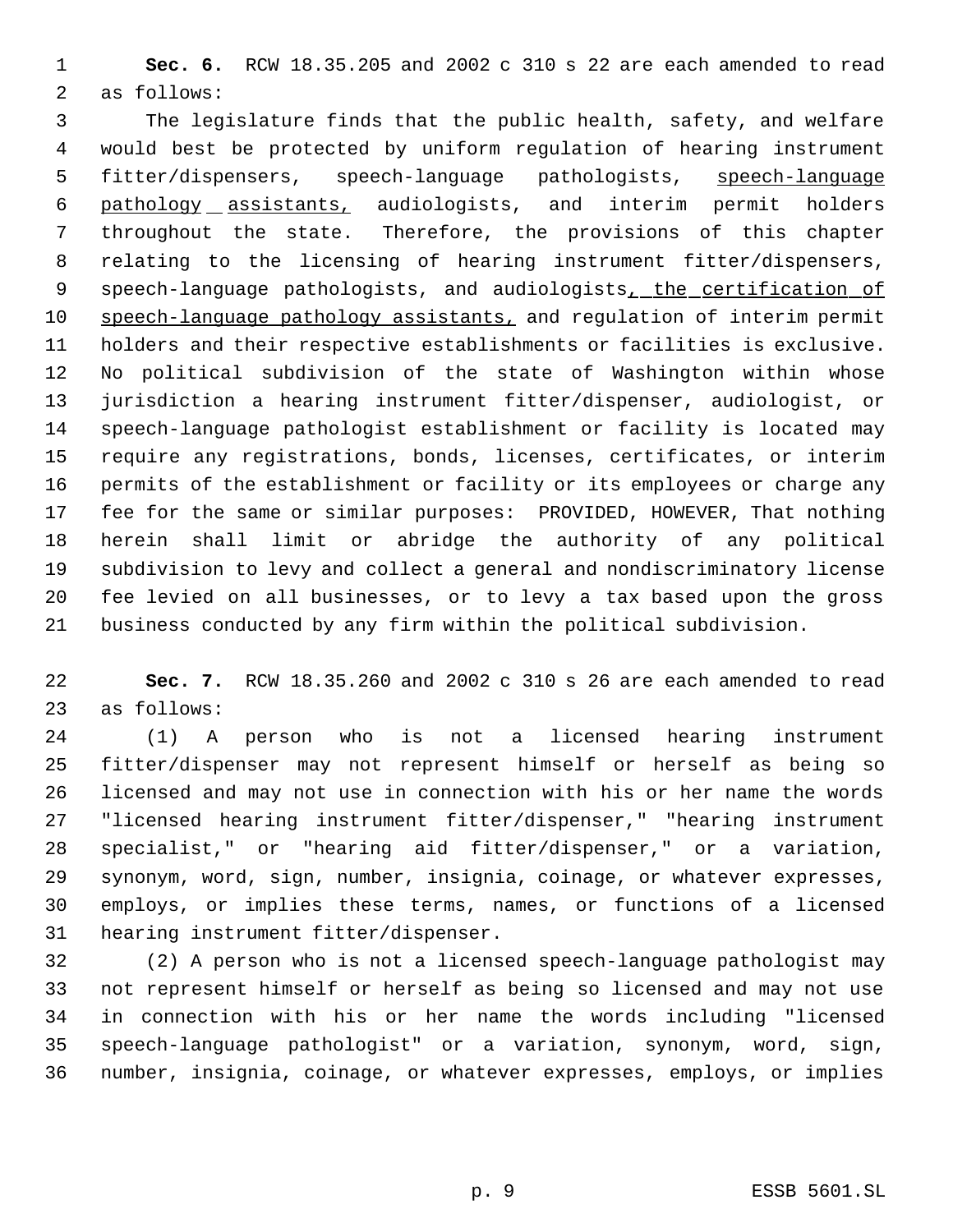these terms, names, or functions as a licensed speech-language pathologist.

 (3) A person who is not a certified speech-language pathology 4 assistant may not represent himself or herself as being so certified and may not use in connection with his or her name the words including 6 "certified speech-language pathology assistant" or a variation, synonym, word, sign, number, insignia, coinage, or whatever expresses, 8 employs, or implies these terms, names, or functions as a certified 9 speech-language pathology assistant.

 (4) A person who is not a licensed audiologist may not represent himself or herself as being so licensed and may not use in connection with his or her name the words "licensed audiologist" or a variation, synonym, letter, word, sign, number, insignia, coinage, or whatever expresses, employs, or implies these terms, names, or functions of a licensed audiologist.

16 ( $(\langle 4 \rangle)$ ) (5) Nothing in this chapter prohibits a person credentialed in this state under another act from engaging in the practice for which he or she is credentialed.

 **Sec. 8.** RCW 18.130.040 and 2009 c 2 s 16 (Initiative Measure No. 1029) are each amended to read as follows:

 (1) This chapter applies only to the secretary and the boards and commissions having jurisdiction in relation to the professions licensed under the chapters specified in this section. This chapter does not apply to any business or profession not licensed under the chapters specified in this section.

 (2)(a) The secretary has authority under this chapter in relation to the following professions:

 (i) Dispensing opticians licensed and designated apprentices under chapter 18.34 RCW;

(ii) Naturopaths licensed under chapter 18.36A RCW;

(iii) Midwives licensed under chapter 18.50 RCW;

(iv) Ocularists licensed under chapter 18.55 RCW;

 (v) Massage operators and businesses licensed under chapter 18.108 RCW;

(vi) Dental hygienists licensed under chapter 18.29 RCW;

(vii) Acupuncturists licensed under chapter 18.06 RCW;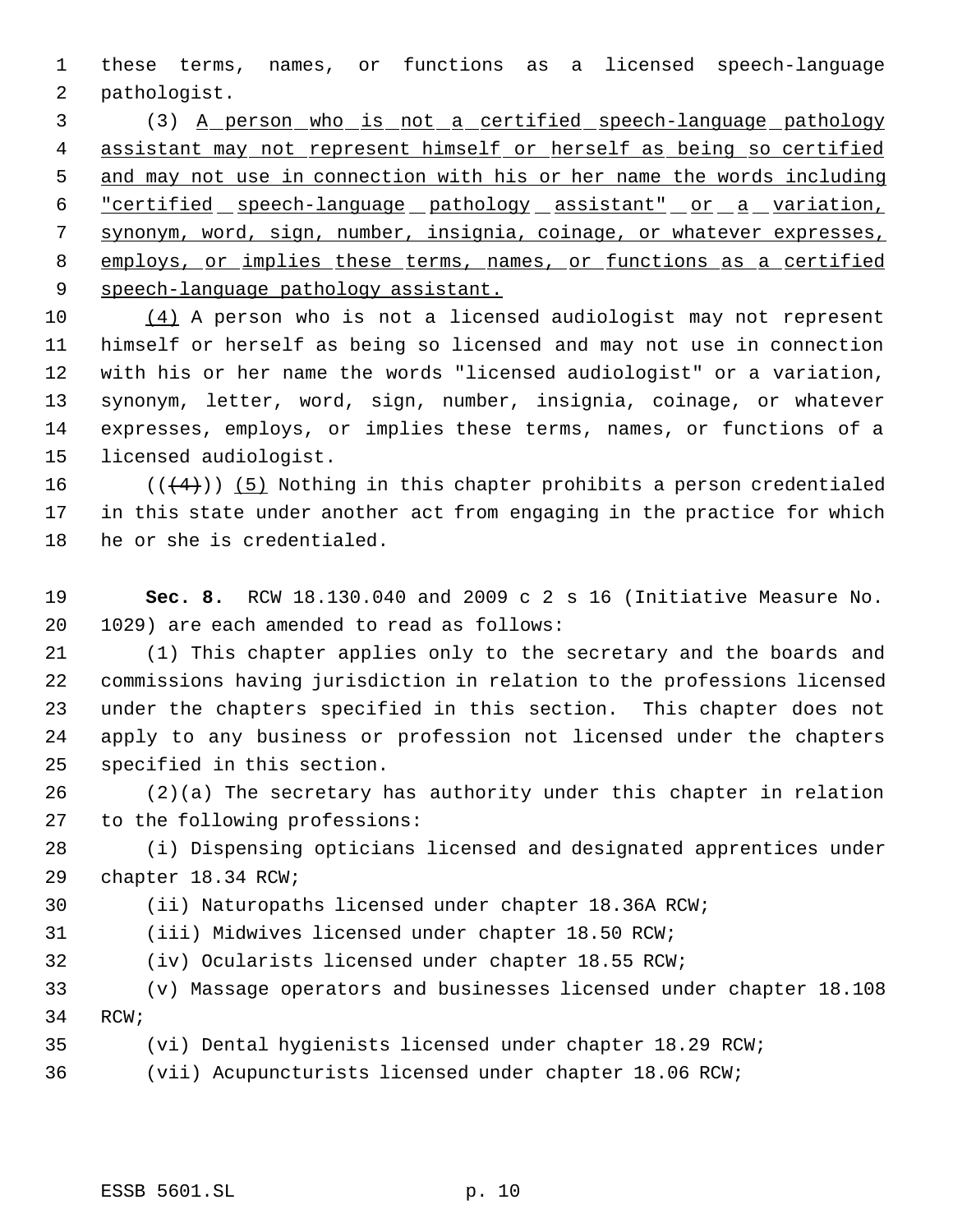(viii) Radiologic technologists certified and X-ray technicians registered under chapter 18.84 RCW; (ix) Respiratory care practitioners licensed under chapter 18.89 RCW; (x) Persons registered under chapter 18.19 RCW; (xi) Persons licensed as mental health counselors, marriage and family therapists, and social workers under chapter 18.225 RCW; (xii) Persons registered as nursing pool operators under chapter 18.52C RCW; (xiii) Nursing assistants registered or certified under chapter 18.88A RCW; 12 (xiv) Health care assistants certified under chapter 18.135 RCW; (xv) Dietitians and nutritionists certified under chapter 18.138 RCW; (xvi) Chemical dependency professionals certified under chapter 18.205 RCW; (xvii) Sex offender treatment providers and certified affiliate sex offender treatment providers certified under chapter 18.155 RCW; (xviii) Persons licensed and certified under chapter 18.73 RCW or RCW 18.71.205; (xix) Denturists licensed under chapter 18.30 RCW; (xx) Orthotists and prosthetists licensed under chapter 18.200 RCW; (xxi) Surgical technologists registered under chapter 18.215 RCW; (xxii) Recreational therapists; (xxiii) Animal massage practitioners certified under chapter 18.240 RCW; 27 (xxiv) Athletic trainers licensed under chapter 18.250 RCW; ((and)) (xxv) Home care aides certified under chapter 18.88B RCW; and (xxvi) Speech-language pathology assistants certified under chapter 18.35 RCW. (b) The boards and commissions having authority under this chapter are as follows: (i) The podiatric medical board as established in chapter 18.22 RCW; (ii) The chiropractic quality assurance commission as established in chapter 18.25 RCW; (iii) The dental quality assurance commission as established in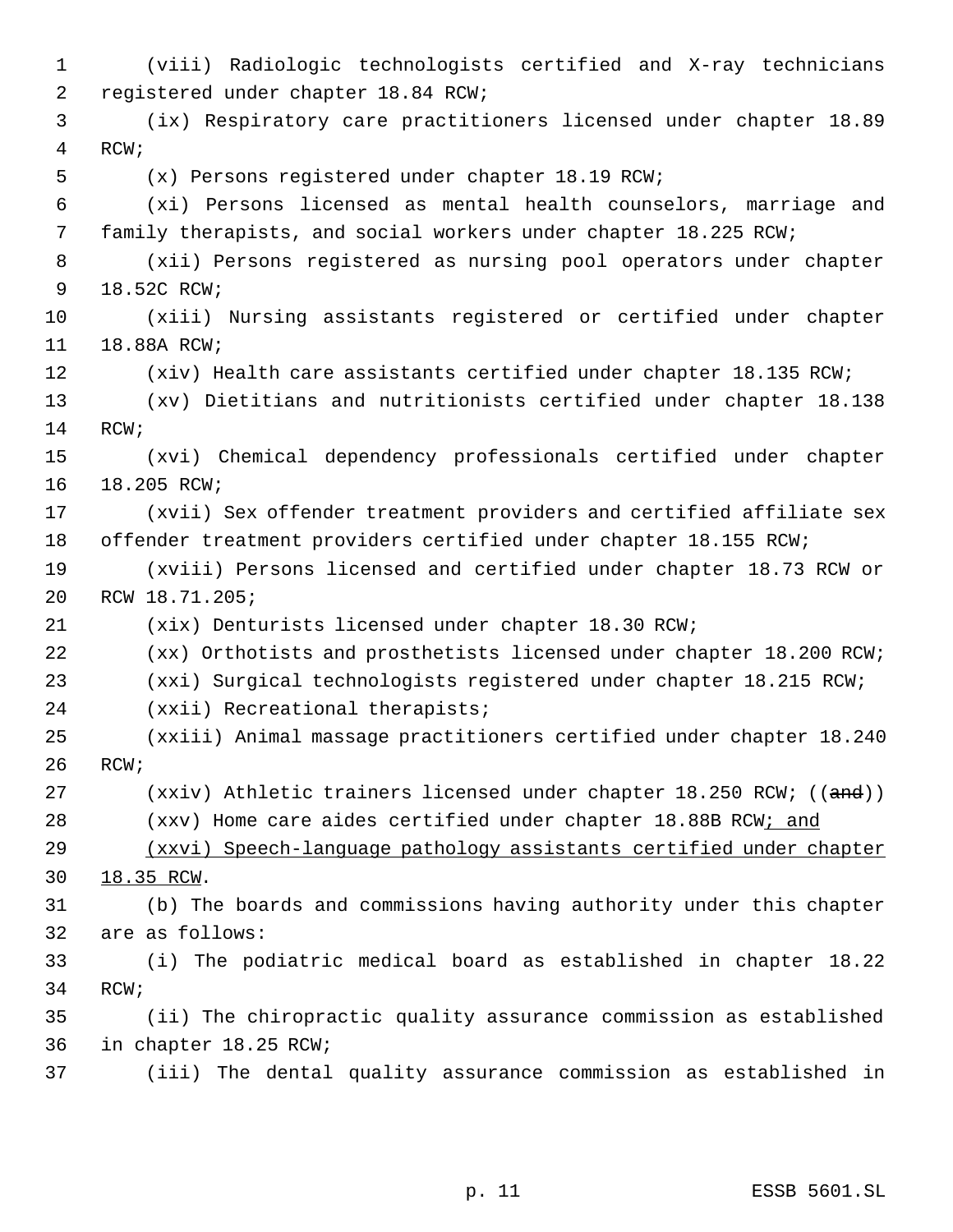chapter 18.32 RCW governing licenses issued under chapter 18.32 RCW and licenses and registrations issued under chapter 18.260 RCW;

 (iv) The board of hearing and speech as established in chapter 18.35 RCW;

 (v) The board of examiners for nursing home administrators as established in chapter 18.52 RCW;

 (vi) The optometry board as established in chapter 18.54 RCW governing licenses issued under chapter 18.53 RCW;

 (vii) The board of osteopathic medicine and surgery as established in chapter 18.57 RCW governing licenses issued under chapters 18.57 and 18.57A RCW;

 (viii) The board of pharmacy as established in chapter 18.64 RCW governing licenses issued under chapters 18.64 and 18.64A RCW;

 (ix) The medical quality assurance commission as established in chapter 18.71 RCW governing licenses and registrations issued under chapters 18.71 and 18.71A RCW;

 (x) The board of physical therapy as established in chapter 18.74 RCW;

 (xi) The board of occupational therapy practice as established in chapter 18.59 RCW;

 (xii) The nursing care quality assurance commission as established in chapter 18.79 RCW governing licenses and registrations issued under 23 that chapter;

 (xiii) The examining board of psychology and its disciplinary committee as established in chapter 18.83 RCW; and

 (xiv) The veterinary board of governors as established in chapter 18.92 RCW.

 (3) In addition to the authority to discipline license holders, the disciplining authority has the authority to grant or deny licenses. The disciplining authority may also grant a license subject to conditions.

 (4) All disciplining authorities shall adopt procedures to ensure substantially consistent application of this chapter, the Uniform Disciplinary Act, among the disciplining authorities listed in subsection (2) of this section.

 NEW SECTION. **Sec. 9.** A new section is added to chapter 18.35 RCW to read as follows: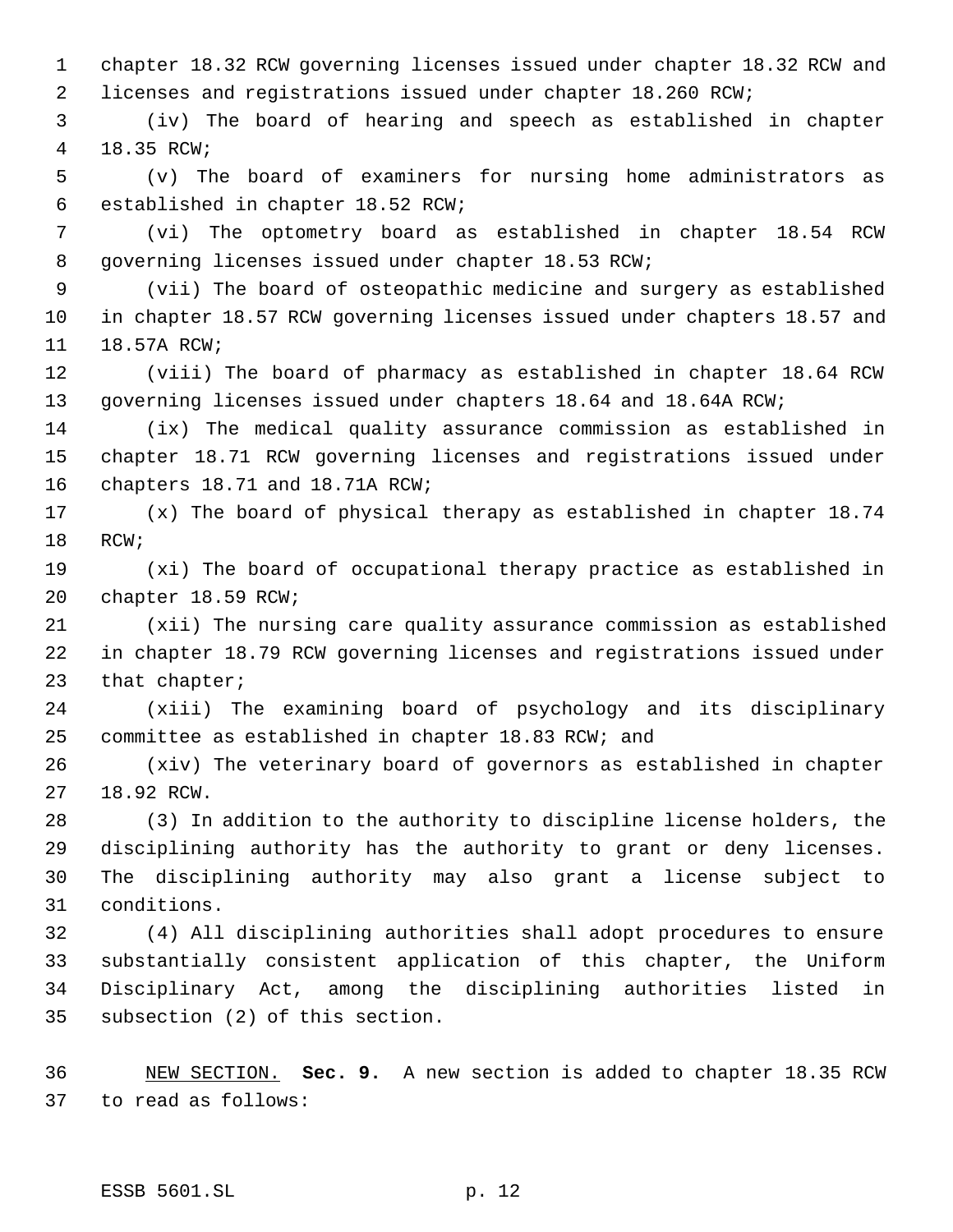Speech-language pathologists are responsible for patient care given by assistive personnel under their supervision. A speech-language pathologist may delegate to assistive personnel selected acts, tasks, or procedures that fall within the scope of speech-language pathology practice but do not exceed the education or training of the assistive personnel.

 NEW SECTION. **Sec. 10.** A new section is added to chapter 18.35 RCW to read as follows:

 A speech-language pathology assistant may only perform procedures or tasks delegated by the speech-language pathologist and must follow the individualized education program or treatment plan. Speech- language pathology assistants may not perform procedures or tasks that require diagnosis, evaluation, or clinical interpretation.

 NEW SECTION. **Sec. 11.** An applicant for certification as a speech- language pathology assistant may meet the requirements for certification as a speech-language pathology assistant if, within one year of the effective date of this section, he or she submits a competency checklist to the board of hearing and speech, and is employed under the supervision of a speech-language pathologist for at least six hundred hours within the last three years as defined by the board by rule.

 NEW SECTION. **Sec. 12.** A new section is added to chapter 18.35 RCW to read as follows:

 Nothing in this chapter may be construed to require that a health carrier defined in RCW 48.43.005 contract with a person certified as a speech-language pathology assistant under this chapter.

 NEW SECTION. **Sec. 13.** A new section is added to chapter 28A.210 RCW to read as follows:

 (1) The superintendent of public instruction shall report to the department of health:

 (a) Any complaint or disciplinary action taken against a certified educational staff associate providing speech-language pathology 33 services in a school setting; and